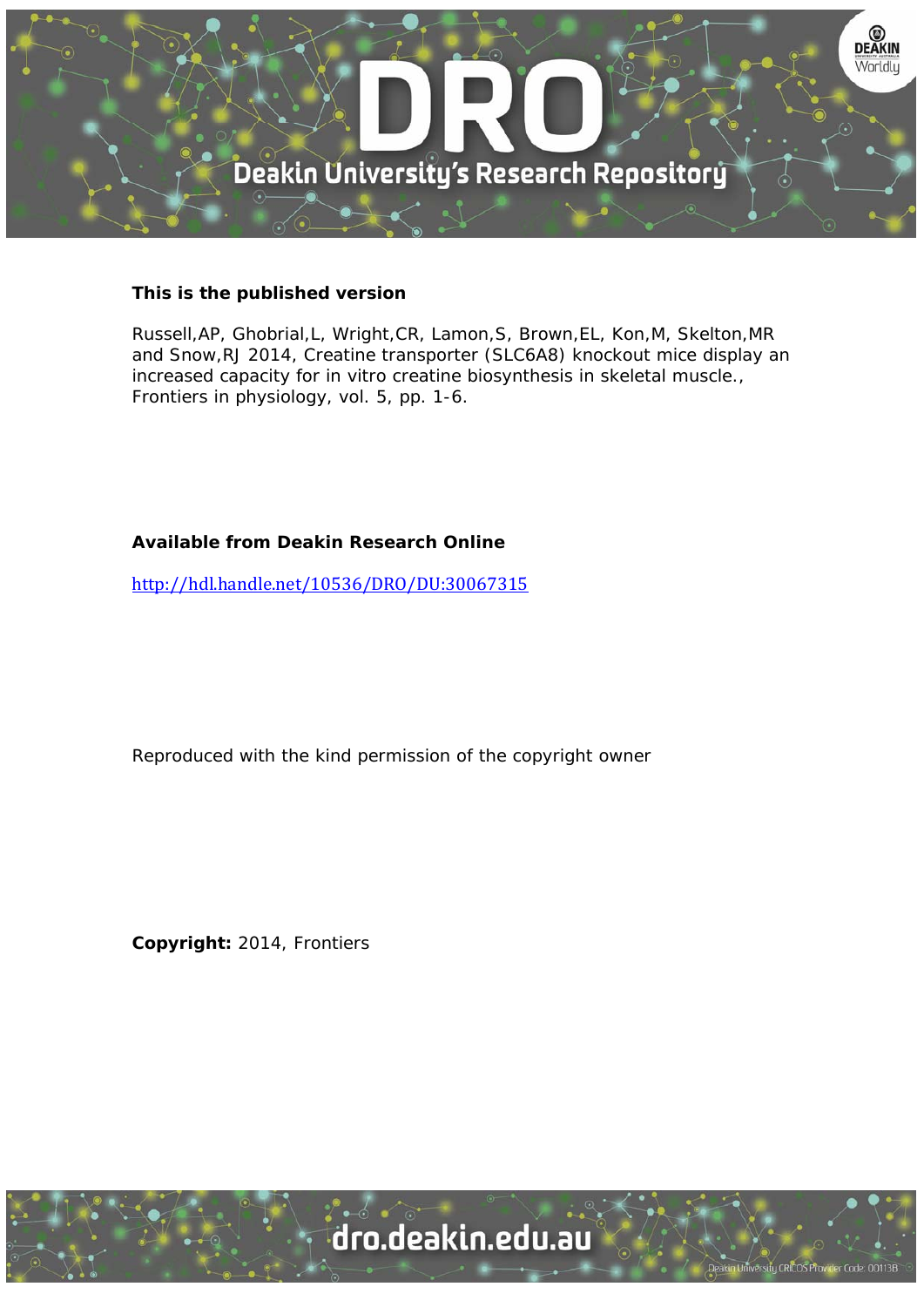

# [Creatine transporter \(SLC6A8\) knockout mice display an](http://www.frontiersin.org/journal/10.3389/fphys.2014.00314/abstract) increased capacity for *in vitro* creatine biosynthesis in skeletal muscle

## *[Aaron P. Russell](http://community.frontiersin.org/people/u/38462) 1, [Lobna Ghobrial](http://community.frontiersin.org/people/u/170850) 1, [Craig R. Wright](http://community.frontiersin.org/people/u/134165) 1, [Séverine Lamon1](http://community.frontiersin.org/people/u/74986), [Erin L. Brown1](http://community.frontiersin.org/people/u/155093), [Michihiro Kon](http://community.frontiersin.org/people/u/176294)1, Matthew R. Skelton2 and Rodney J. Snow1 \**

*<sup>1</sup> Centre for Physical Activity and Nutrition, School of Exercise and Nutrition Sciences, Deakin University, VIC, Australia*

*<sup>2</sup> Division of Neurology, Department of Pediatrics, Cincinnati Children's Research Foundation, University of Cincinnati College of Medicine, Cincinnati, OH, USA*

#### *Edited by:*

*Wataru Aoi, Kyoto Prefectural University, Japan*

#### *Reviewed by:*

*Robert W. Wiseman, Michigan State University, USA Lucas Guimarães-Ferreira, Federal University of Espirito Santo, Brazil*

#### *\*Correspondence:*

*Rodney J. Snow, School of Exercise and Nutrition Sciences, Deakin University, Burwood Hwy, Burwood, VIC 3125, Australia e-mail: [rsnow@deakin.edu.au](mailto:rsnow@deakin.edu.au)*

The present study aimed to investigate whether skeletal muscle from whole body creatine transporter (CrT; SLC6A8) knockout mice (CrT−*/*y) actually contained creatine (Cr) and if so, whether this Cr could result from an up regulation of muscle Cr biosynthesis. Gastrocnemius muscle from CrT−*/*<sup>y</sup> and wild type (CrT+*/*y) mice were analyzed for ATP, Cr, Cr phosphate (CrP), and total Cr (TCr) content. Muscle protein and gene expression of the enzymes responsible for Cr biosynthesis L-arginine:glycine amidotransferase (AGAT) and guanidinoacetate methyltransferase (GAMT) were also determined as were the rates of *in vitro* Cr biosynthesis. CrT−*/*<sup>y</sup> mice muscle contained measurable (22.3 <sup>±</sup> 4.3 mmol.kg−<sup>1</sup> dry mass), but markedly reduced (*P <* 0*.*05) TCr levels compared with CrT+*/*<sup>y</sup> mice (125.0  $±$  3.3 mmol.kg<sup>-1</sup> dry mass). AGAT gene and protein expression were higher (~3 fold; *P* < 0.05) in CrT<sup>−/y</sup> mice muscle, however GAMT gene and protein expression remained unchanged. The *in vitro* rate of Cr biosynthesis was elevated 1.5 fold (*P <* 0*.*05) in CrT−*/*<sup>y</sup> mice muscle. These data clearly demonstrate that in the absence of CrT protein, skeletal muscle has reduced, but not absent, levels of Cr. This presence of Cr may be at least partly due to an up regulation of muscle Cr biosynthesis as evidenced by an increased AGAT protein expression and *in vitro* Cr biosynthesis rates in CrT−*/*<sup>y</sup> mice. Of note, the up regulation of Cr biosynthesis in CrT−*/*<sup>y</sup> mice muscle was unable to fully restore Cr levels to that found in wild type muscle.

**Keywords: energy metabolism, creatine, skeletal muscle, transgenic**

#### **INTRODUCTION**

Total creatine (TCr) is the sum of creatine (Cr) and creatine phosphate (CrP). TCr stores in adult rodent and human skeletal muscle are derived predominantly from extracellular Cr uptake via the activity of Na+/Cl−-dependent creatine transporter (CrT) proteins (Slc[6a8\)](#page-6-0) [located](#page-6-0) [on](#page-6-0) [the](#page-6-0) [sarcolemmal](#page-6-0) [membrane](#page-6-0) [\(](#page-6-0)Snow and Murphy, [2001\)](#page-6-0). The extracellular Cr is derived from the diet and endogenously synthesized mostly by the kidney and liver [\(Wyss and Kaddurah-Daouk, 2000\)](#page-6-1). However, a small proportion of adult skeletal muscle TCr stores could be produced from its own Cr biosynthesis given that adult skeletal muscle is known to have low, but detectable *in vitro* activity of both of the enzymes involved in this process [\(Van Pilsum et al.,](#page-6-2) [1963](#page-6-2); [Daly, 1985](#page-6-3); [Cullen et al., 2006\)](#page-6-4). Cr biosynthesis is a twostep reaction process involving the enzymes L-arginine:glycine amidotransferase (AGAT) and guanidinoacetate methyltransferase (GAMT). AGAT produces ornithine and guanidinoacetate (GAA) from arginine and glycine. GAMT catalyses S-adenosyl-L-methionine-dependent methylation of GAA to form Cr and S-adenosyl-L-homocysteine.

Interestingly, [McClure et al.](#page-6-5) [\(2007\)](#page-6-5) have demonstrated that muscle AGAT and GAMT gene expression and GAMT protein

expression are elevated in skeletal muscle from *mdx* mice, a model of human Duchenne muscular dystrophy. This suggests that *mdx* mice may have an enhanced capacity to synthesize Cr in skeletal muscle and that this adaptation may help to maintain muscle Cr level[s and limit energy failure in](#page-6-5) *mdx* skeletal muscle (McClure et al., [2007\)](#page-6-5). Up regulation of AGAT gene and protein activity has [also been observed in failing human heart muscle \(](#page-6-4)Cullen et al., [2006](#page-6-4)). [Cullen et al.](#page-6-4) [\(2006](#page-6-4)) hypothesized that elevated AGAT mRNA and enzyme activity in heart failure was an attempt to increase local Cr synthesis to alleviate reductions in cardiomyocyte Cr content typically observed in this disease. In apparent contradiction to the concept that skeletal muscle could up regulate its Cr biosynthesis in circumstances where Cr content was compromised, no Cr was detectable in muscle from a ubiquitous CrT knockout (CrT KO) mouse [\(Skelton et al.](#page-6-6), [2011\)](#page-6-6). However, it is possible that the failure to detect Cr in the muscle of these mice was due to the use of a relatively insensitive colorimetric analytical technique.

The aim of the present study was therefore to re-analyse the CrT KO mouse muscle for Cr and CrP content using more specific and sensitive techniques. Furthermore, if Cr was found to be present in CrT KO muscle we aimed to investigate if at least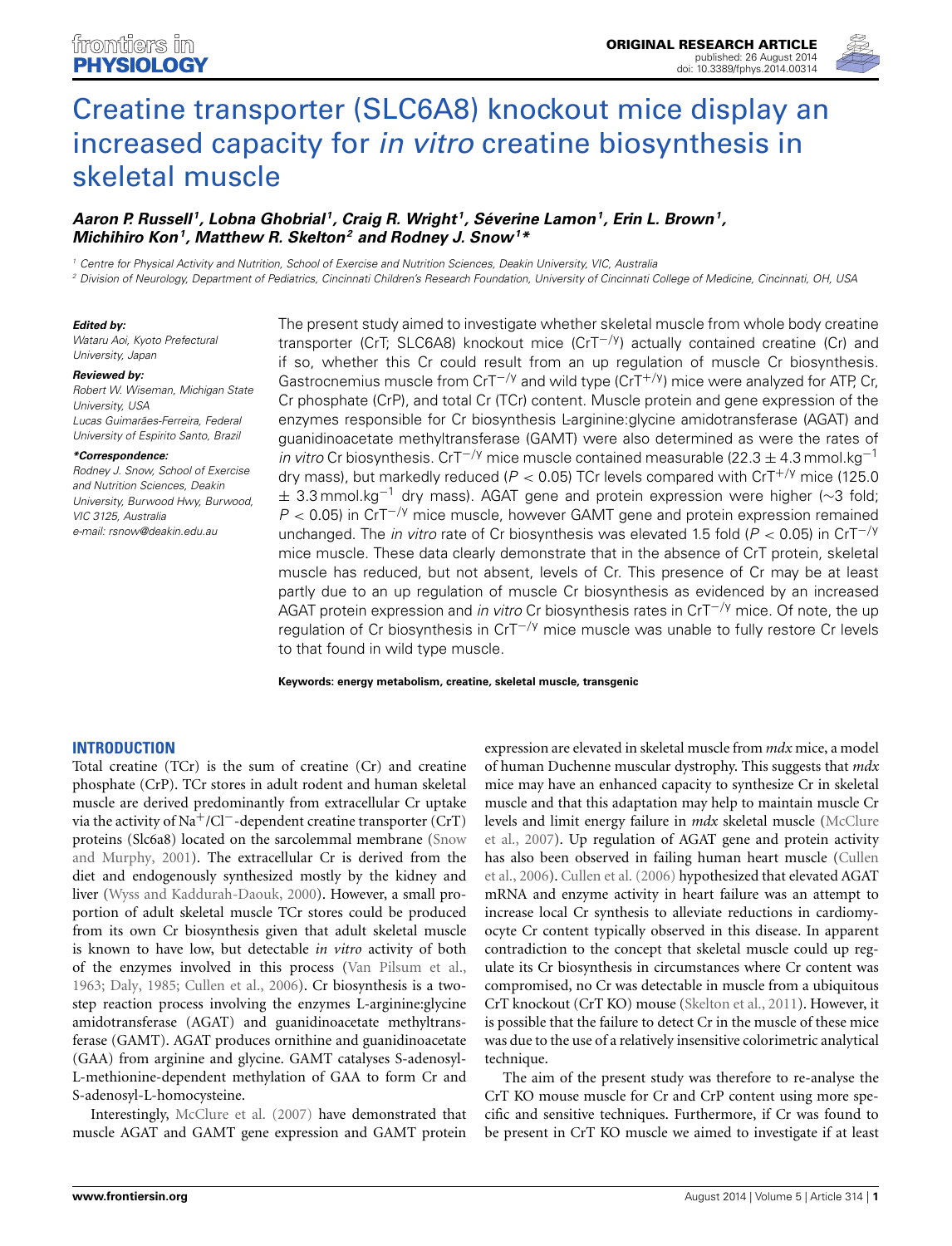some of this Cr could be produced by an up regulation of muscle Cr biosynthesis. We hypothesized that CrT KO muscle would have low, but detectable levels of Cr and CrP, and that this muscle would display elevated levels of AGAT and GAMT expression resulting in an increased *in vitro* capacity to produce Cr.

## **METHODS**

#### **ANIMALS**

Gastrocnemius muscle samples were obtained from ubiquitous CrT knockout mice (CrT−*/*y) and control mice (CrT+*/*y) bred and raised as described by [Skelton et al.](#page-6-6) [\(2011\)](#page-6-6). The generation of these mice and tissue extraction was approved by the Cincinnati Children's Research Foundation Institutional Animal Care and Use Committee, protocol #1C06058. The muscle samples were subsequently transported to Deakin University (Australia) on dry ice and stored at −80◦C until analysis.

#### **METABOLITE ANALYSIS**

A portion of each gastrocnemius muscle sample was freeze dried for 24 h, powdered and then weighed. The powdered samples were extracted on ice with 0.5 M perchloric acid and 1 mM ethylenediaminetetraacetic acid and neutralized with 2.1 M potassium hydrogen carbonate. Extracts were analyzed in triplicate for ATP, CrP, and Cr using enzymatic analysis with fluorometric detection as described previously [\(Harris et al.](#page-6-7), [1974;](#page-6-7) [Febbraio et al., 1994](#page-6-8)). TCr was determined by summing the Cr and CrP content. Percent co-efficient of variation for repeated measurement of aqueous standards (200 to  $500 \mu M$ ) for these assays in our laboratory are 2.7, 3.6, and 7.4% for ATP, Cr, and CrP, respectively. The variation of muscle metabolites due to analytical procedure and error employing the same extraction process and assay system is reported to be less than 4% [\(Harris et al.](#page-6-7), [1974](#page-6-7)).

#### **GENE ANALYSIS**

RNA was isolated from another portion of the gastrocnemius muscle using TRI-Reagent® Soln. (Ambion Inc., Austin, TX) according to the manufacturer's protocol. RNA concentration was determined by the absorbance at a wavelength of 260 nm using the NanoDrop® ND-1000 spectrophotometer (Thermo Scientific, Rockford, IL). Sample RNA  $(1.0 \mu g)$  was treated with DNAse amplification I (Invitrogen, Carlsbad, CA) before being reverse transcribed to synthesize first strand cDNA using the high-capacity RNA-cDNA reverse transcription kit (Applied Biosystems, Forster, CL). All cDNA was diluted to a working concentration of approximately 5 ng/μl. Efficiency of the RT was determined by Quant-iT™ OliGreen® ssDNA Reagent Kit (Invitrogen).

Real-time quantitative polymerase chain reaction (QPCR) was used to measure mRNA expression as described previously [\(Wallace et al., 2011](#page-6-9)). The primers for the CrT gene were desi[gned using the web based software Primer3plus \(](#page-6-10)Untergasser et al., [2007](#page-6-10)) from the mouse gene sequence (Ensembl Genome Browser). AGAT and GAMT primers were designed against a homologous region across human, mouse, and rat as previously described [Ireland et al.](#page-6-11) [\(2009\)](#page-6-11). The specific primer sequences are described in **[Table 1](#page-2-0)**.

#### <span id="page-2-0"></span>**Table 1 | Sequence of forward and reverse primers for genes of interest.**

| Gene | Sense                                | Anti-sense                           |
|------|--------------------------------------|--------------------------------------|
| CrT  | 5' GCC GGC AGC ATG AAT<br><b>GTC</b> | 5' GTG ATT GTC TTC TAC TGC<br>AAC AC |
| AGAT | 5' TCA CGC TTC TTT GAG<br>TAC CG     | 5' TCA GTC GTC ACG AAC<br>TTT CC     |
| GAMT | 5' TGG CAC ACT CAC CAG<br>TTC A      | 5' AAG GCA TAG TAG CGG<br>CAG TC     |

*CrT, creatine transporter; AGAT, L-arginine:glycine amidinotransferase; GAMT, guanidinoacetate methyltransferase.*

QPCR was performed using a Stratagene Mx3000p QPCR run by MxPro QPCR Software (Stratagene, La Jolla, CA) with SYBR Green PCR Mastermix (Applied Biosystems). Each 20μl reaction contained 5 μl template and  $0.2 \mu M$  of each forward and reverse primer. A 3-step QPCR was used to amplify mRNA; initial template denaturing of 95◦C for 10 min, followed by 40 cycles of 95◦C for 30 s, 60◦C for 60 s, and 72◦C for 30 s. Fluorescence readings were measured during the last step of cycling and normalized to cDNA content.

#### **PROTEIN ANALYSIS**

Western blotting technique was used to measure AGAT and GAMT protein expression in the gastrocnemius muscles of the CrT−*/*<sup>y</sup> and CrT+*/*<sup>y</sup> mice. GAMT was detected with an affinity purified mouse monoclonal antibody (Monash Antibody Technologies Facility, Melbourne, Australia) made through injection of the antigenic peptide N-terminal aa 125–145. AGAT (also known as GATM) antibody was purchased from Biorbyt Ltd. The antibodies detected a positive band at expected molecular masses (GAMT, 26 kDa; AGAT, 46 kDa) as previously determined [\(Braissant et al., 2005](#page-5-0); [McClure et al.](#page-6-5), [2007](#page-6-5)).

Muscle protein was extracted using radioimmunoprecipitation assay (RIPA) buffer (Millipore, North Ryde, NSW) containing protease inhibitor cocktail I (Sigma-Aldrich, Sydney, Australia) and Halt® phosphatase inhibitor cocktail (Thermo Scientific, Rockford, IL). Protein concentrations were determined using the bicinchoninic acid (BCA) assay (Pierce Biotechnology, Rockford, USA). Electrophoresis was performed using a 4–12% NuPAGE® Novex Bis-Tris Gel in NuPAGE® SDS MOPS Running Buffer (Invitrogen). Proteins were transferred to a PVDF membrane using a Bjerrum buffer containing 50 mM Tris, 17 mM glycine, and 10% methanol. For GAMT, membranes were blocked with 5% milk powder in PBS for one hour followed by overnight incubation at 4◦C with the GAMT primary antibody diluted 1:500 in 5% milk powder in PBS. For AGAT, membranes were blocked with 5% BSA/PBS for 1 h followed by overnight incubation at 4◦C with the AGAT primary antibody diluted 1:70 in 5% BSA/PBS. Following washing, all GAMT membranes were incubated for 1 h with rabbit anti-mouse IgG AlexaFluor® 680 (Invitrogen) diluted 1:5000 in PBS containing 50% Odyssey® blocking buffer (LI-COR Biosciences, Lincoln, USA) and 0.01% SDS. AGAT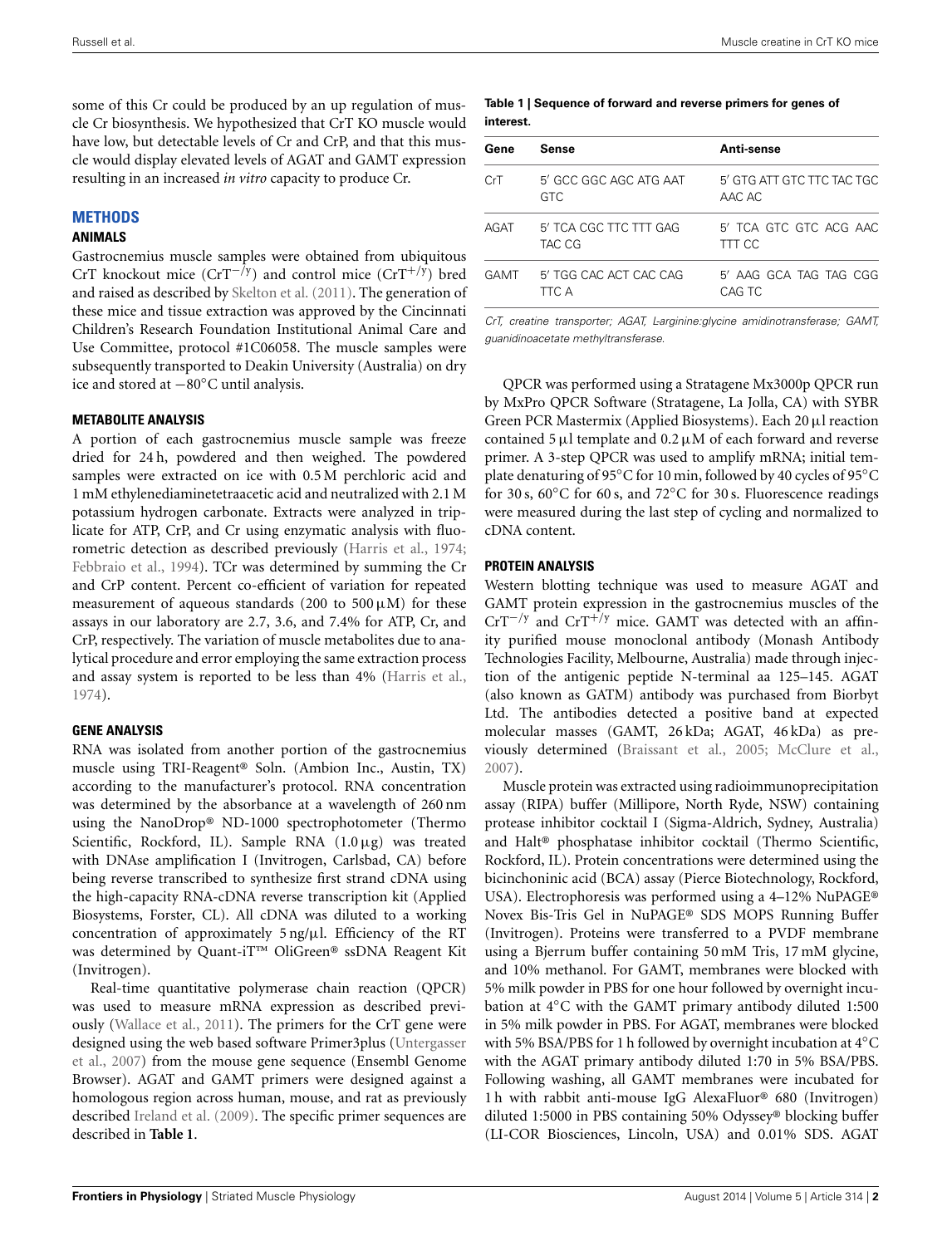membranes were similarly incubated but with an anti-rabbit secondary antibody. After washing, the proteins were exposed on an Odyssey® Infrared Imaging System (LI-COR Biosciences) and individual protein band optical densities were determined using ImageJ Software (National Institutes of Health, Bethesda, USA). The blots were normalized against the tubulin protein (Sigma-Aldrich).

#### *IN VITRO* **CREATINE BIOSYNTHESIS**

Gastrocnemius muscle from CrT+*/*<sup>y</sup> and CrT−*/*<sup>y</sup> mice (∼20 mg each) were homogenized in potassium phosphate buffer (0.066 M, pH 7.4)(1 mg tissue:  $4.5 \mu l$  buffer) on ice using an electric homogenizer (Lab-Serv-D-130). The homogenate was subsequently freeze-thawed three times to lyse cell membranes. Rates of Cr synthesis were measured using an adaptation of the methods described [\(Grazia Alessandri et al.](#page-6-12), [2004](#page-6-12); [Ide et al.,](#page-6-13) [2009](#page-6-13)). One aliquot of the muscle homogenate  $(33 \mu I)$  was incubated in a standard reaction media containing Tris–HCl  $(5 \mu l,$ 100 mM, pH 7.5), arginine (10  $\mu$ l, 1 mM), glycine (5  $\mu$ l, 1 mM), S-adenosylmethionine (10μl, 0.25 mM), dithiotheritol (DTT) (5  $\mu$ l, 2 mM), and 32  $\mu$ l of potassium phosphate for 2 h at 37°C. After the incubation period the samples were spun twice at 10,000 g, 4◦C for 10 min (Eppendorf centrifuge 5402) and the subsequent supernatant filtered (syringe filter  $0.2 \mu$ m—Phenomenex, USA) and stored on ice prior to Cr analysis. To obtain a reaction blank a second aliquot  $(33 \mu l)$  from each muscle homogenate was added to the reaction media and immediately centrifuged, filtered and stored on ice prior to Cr analysis. A third aliquot  $(10 \mu l)$  from each muscle homogenate sample was analyzed for protein concentration using the BCA Protein Assay Kit (Pierce Biotechnology, Rockford, IL) according to the manufacturer's protocol, and absorbance was measured on a Synergy 2 Microplate Reader (BioTek, Winooski, VT).

Creatine concentration of known Cr standards, the reaction blanks and the two hour samples were measured using high performance liquid chromatography (Agilent 1100 Series system), based on an adaption of the method by [Moore et al.](#page-6-14) [\(1998\)](#page-6-14). The separation column (i.d. 250 mm  $\times$  4.6 mm) was a Luna 10  $\mu$ m – C18 (2) 100 A (Phenomenex, USA) and the mobile phase was an aqueous solution (pH = 1.5) of 10 mM Na<sub>2</sub>SO<sub>4</sub>, 5 mM H2SO4, and 10 mM sodium-1-hexane sulfonate (Sigma Aldrich-USA). The mobile phase flow rate was 1 mL.min<sup>-1</sup> for the first 8 min and then increased to 1.4 mL.min−<sup>1</sup> for a further 22 min. Elution of Cr was detected by a spectrophotometer (Agilent 1100 G1365B) at a wavelength of 230 nm.

#### **STATISTICAL ANALYSIS**

All data are presented as mean  $\pm$  s.e.m., and were analyzed using a two-tailed Student's two sample *t*-test. Significance was set at  $P \leq 0.05$ .

#### **RESULTS**

#### **MUSCLE METABOLITES**

Muscle ATP (*P* = 0*.*002), Cr (*P* = 0*.*002), CrP (*P* = 0*.*02), and TCr  $(P = 0.0000014)$  content were all markedly lower in the CrT−*/*<sup>y</sup> mice compared with controls (**[Table 2](#page-3-0)**). Importantly, Cr and CrP were detected in CrT−*/*<sup>y</sup> mice muscle.

#### <span id="page-3-0"></span>**Table 2 | Gastrocnemius metabolite content in CrT+***/***<sup>y</sup> and CrT−***/***<sup>y</sup> mice.**

|                 | $CrT^{+/Y}$   | $CrT^{-/\gamma}$ |  |
|-----------------|---------------|------------------|--|
| <b>ATP</b>      | $33.7 + 0.7$  | $15.9 + 2.4**$   |  |
| PCr             | $36.1 + 6.9$  | $2.3 + 0.3*$     |  |
| Cr              | $88.9 + 8.6$  | $20.1 + 4.2**$   |  |
| <b>Total Cr</b> | $125.0 + 3.3$ | $22.3 + 4.3**$   |  |
|                 |               |                  |  |

*Values are means* ± *s.e.m., n* = *4 per group. Metabolite content is expressed in mmol.kg-1 dry mass. Cr, creatine; PCr, phosphocreatine; TCr, total creatine, \*P < 0.05, \*\*P < 0.01.*

#### **GENES**

As expected there was no detectable CrT gene expression in the CrT−*/*<sup>y</sup> mice muscle (**[Figure 1A](#page-4-0)**). Interestingly, there was a different expression response for the two Cr biosynthesis genes AGAT and GAMT. AGAT gene expression was elevated  $(P = 0.00007)$ , but GAMT gene expression was unchanged ( $P = 0.20$ ) in CrT<sup>−/y</sup> muscle compared with CrT+*/*<sup>y</sup> muscle (**[Figures 1B,C](#page-4-0)**).

### **PROTEIN EXPRESSION AND** *IN VITRO* **SKELETAL MUSCLE CREATINE BIOSYNTHESIS**

The protein expression of AGAT was increased three fold  $(P =$ 0.01), however GAMT protein was not different  $(P = 0.28)$  in the CrT−*/*<sup>y</sup> mice compared with controls (**[Figure 2](#page-4-1)**). The *in vitro* Cr biosynthesis rate was 1.5 fold greater ( $P = 0.05$ ) in the CrT<sup>−/y</sup> mice compared with CrT+*/*<sup>y</sup> (**[Figure 3](#page-4-2)**).

#### **DISCUSSION**

The major findings of the present study were that Cr and CrP were detected in CrT−*/*<sup>y</sup> skeletal muscle (e.g., TCr content was 18% of normal muscle) and that *in vitro* Cr biosynthesis rates, as well as AGAT gene and protein expression were elevated in the CrT−*/*<sup>y</sup> muscle compared with CrT<sup>+/y</sup>. In contrast to our hypothesis, muscle GAMT gene and protein expression in the CrT−*/*<sup>y</sup> were not different to CrT+*/*<sup>y</sup> mice. Our findings suggest that at least some of the Cr detected in CrT−*/*<sup>y</sup> muscle may be synthesized within the muscle.

The total Cr content determined for CrT+*/*<sup>y</sup> gastrocnemius mouse muscle in the present study is similar to that reported previously [\(Kushmerick et al., 1992\)](#page-6-15), however due to slow sampling and freezing of the muscle the ratio of CrP to Cr we report in **[Table 2](#page-3-0)** is not likely to accurately represent that typically found in resting skeletal muscle [\(Kushmerick et al., 1992\)](#page-6-15). Importantly, we have clearly demonstrated that Cr and PCr can be detected in CrT−*/*<sup>y</sup> gastrocnemius muscle in contrast to that reported previously [\(Skelton et al., 2011](#page-6-6)). This discrepancy is best explained by the different methods employed to measure these metabolites. In the present study Cr and CrP was analyzed using a widely accepted specific and sensitive enzymatic fluorometric technique on freeze dried muscle [\(Harris et al., 1974;](#page-6-7) [Febbraio et al.](#page-6-8), [1994](#page-6-8)), whereas [Skelton et al.](#page-6-6) [\(2011](#page-6-6)) used a less sensitive colorimetric method to analyse wet muscle. The analytical method employed in the present study is likely to be more sensitive. Firstly, because we analyzed freeze dried muscle that is known to concentrate the metabolite of interest by approximately five fold and secondly,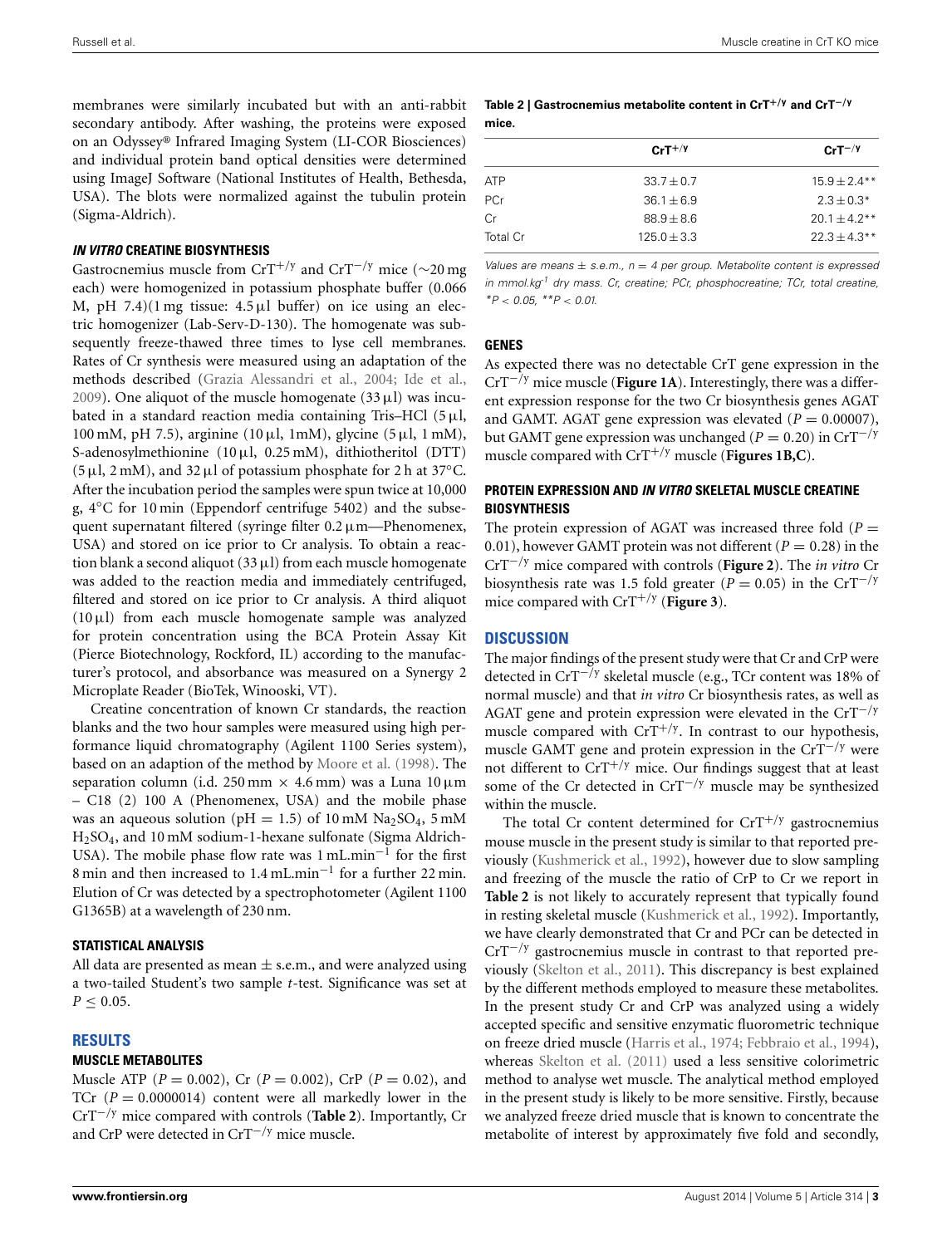



<span id="page-4-0"></span>because we used a fluorometric detection system as opposed to a spectrophotometric system. Depending upon the analyte, fluorometry is known to have 1000 to 500,000 fold better limits of detection as compared to spectrophotometry.

Of note, the mean gastrocnemius muscle Cr content of wild type mice  $(CT^{+/y})$  reported by [Skelton et al.](#page-6-6) [\(2011](#page-6-6)) of 21.82 mmol.kg<sup>-1</sup> wet muscle (or 94.8 mmol.kg<sup>-1</sup> dry muscle assuming muscle is 77% water [\(Hultman and Sahlin](#page-6-16), [1980](#page-6-16)) was very similar to that measured in the present study (88.9 mmol.kg−<sup>1</sup> dry muscle). The discrepancy between the studies therefore revolves around the muscle Cr content in the gastrocnemius muscle of the CrT−*/*<sup>y</sup> mice. The fact that both studies produce similar results when muscle Cr content is high, but not when Cr content is expected to be low lends to support to the contention that [Skelton et al's](#page-6-6) [\(2011](#page-6-6)) analysis method using wet muscle tissue was relatively insensitive and therefore unable to detect Cr in CrT−*/*<sup>y</sup> mice muscle.



<span id="page-4-1"></span>**FIGURE 2 | (A)** AGAT and **(B)** GAMT protein expression in CrT+*/*<sup>y</sup> and CrT−*/*<sup>y</sup> gastrocnemius mice muscle. Values are means <sup>±</sup> s.e.m., *<sup>n</sup>* <sup>=</sup> 6 per group. Different from CrT+*/*<sup>y</sup> <sup>∗</sup>*P <* 0*.*05.



<span id="page-4-2"></span>The muscle TCr content measured in this study is expected to be almost exclusively found within the myocytes as extracellular Cr content is calculated to contribute  $\leq$ 1% of the total Cr measured. This assumes resting muscle extracellular fluid volume is 10% of total muscle water [\(Hultman and Sahlin, 1980](#page-6-16)) and serum Cr concentration is  $300 \mu M$  [\(Skelton et al.](#page-6-6), [2011](#page-6-6)). Of note, the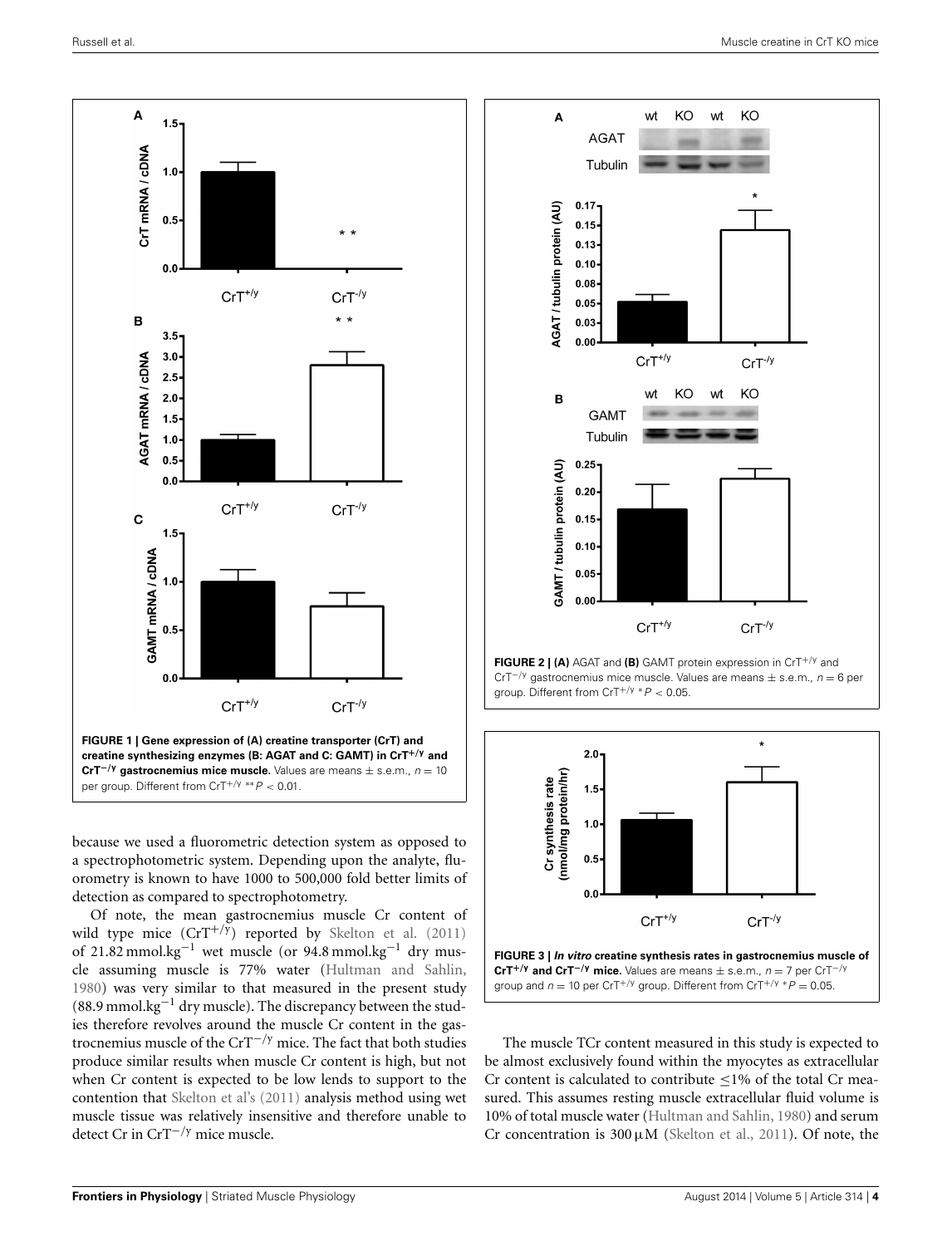ATP and TCr levels reported for the CrT−*/*<sup>y</sup> mouse muscle in the present study are similar to those reported for other models of Cr deficiency such as β-guanidinoproprionic feeding of rats or GAMT-deficient knockout mice [\(Kan et al.](#page-6-17), [2005;](#page-6-17) [Williams et al.,](#page-6-18) [2009](#page-6-18)).

Two interesting questions arise from the presence of Cr in CrT−*/*<sup>y</sup> mice muscle. First, via what mechanism does CrT−*/*<sup>y</sup> muscle obtain the small but measurable amount of Cr? Secondly, why is this alternative mechanism unable to fully compensate for the deficit in Cr content? Clearly, knockout of the CrT gene should block most, if not all, transport of extracellular Cr into the myofibers. Unfortunately, the present experiment cannot rule out that some Cr enters the muscle via other non-specific transport mechanisms. In support of this possibility, [Loike et al.](#page-6-19) [\(1988](#page-6-19)) reported that approximately 10% of total Cr transport into cultured rat L6 muscle cells could occur via a sodium independent mechanism and therefore, at least in this muscle cell culture system, all sarcolemmal Cr transport could not be attributed to CrT activity alone. Further research using radiolabeled Cr is required to determine the actual existence and extent of non-CrT dependent Cr uptake into skeletal muscle of the CrT−*/*<sup>y</sup> mice.

In addition to, or alternatively, skeletal muscle may up regulate its own Cr biosynthesis when myocyte Cr content is compromised [\(Cullen et al., 2006](#page-6-4); [McClure et al.](#page-6-5), [2007\)](#page-6-5). The elevated rates of *in vitro* Cr biosynthesis coupled with increased AGAT gene and protein expression in the CrT−*/*<sup>y</sup> mouse muscle strongly indicates that skeletal muscle Cr synthesis is switched on to a greater extent and may be responsible for at least some of the muscle Cr content in this model. This contention is supported by the fact that AGAT is considered to be the rate limiting enzyme of Cr biosynthesis [\(Walker](#page-6-20), [1979\)](#page-6-20). Therefore any increase in GAA production by AGAT should lead to Cr production in skeletal muscle, provided GAMT is present in this tissue, which we have clearly demonstrated to be the case (see **[Figure 2](#page-4-1)**). The finding that AGAT gene and protein expression can be up regulated in tissues not normally expected to rely on its own Cr production is consistent with that reported for the failing human heart muscle and *mdx* mouse skeletal muscle [\(Cullen et al., 2006](#page-6-4); [McClure et al.](#page-6-5), [2007\)](#page-6-5).

Interestingly, GAMT gene and protein were expressed to a similar extent in both wild type and CrT−*/*<sup>y</sup> muscle contrary to our hyp[othesis and in apparent contrast to that reported by](#page-6-5) McClure et al. [\(2007](#page-6-5)) when studying *mdx* mouse muscle. Based on previous research we expected that GAMT gene and protein expression would be up regulated in CrT−*/*<sup>y</sup> mice because the observed disturbance in high energy phosphagen content (see **[Table 2](#page-3-0)**) should activate AMP kinase [\(Williams et al.](#page-6-18), [2009\)](#page-6-18). AMP kinase is known to activate the p53 transcription factor, which is able to increase GAMT gene transcription [\(Ide et al., 2009\)](#page-6-13). It should be noted that Cr levels do not directly regulate GAMT gene expression, at least in liver cells [\(Wyss and Kaddurah-Daouk, 2000\)](#page-6-1).

It is unclear why GAMT gene and protein expression in the CrT−*/*<sup>y</sup> muscle was not up regulated as hypothesized. Nevertheless this did not prevent an increase in Cr biosynthesis capacity when muscle homogenates were incubated with arginine, glycine, and S-adenosylmethionine, suggesting that AGAT, but not GAMT activity, was rate limiting in the *in vitro* assay system employed in the present study. The Cr synthesis rate

we observed in CrT<sup>+/y</sup> mice gastrocnemius muscle (1.06  $\pm$ 0.07 nmol Cr/mg protein/h) was slightly higher than reported for rat quadriceps muscle [\(Daly, 1985\)](#page-6-3) GAMT activity (0.39 and 0.82 nmol Cr/mg protein/h), but markedly lower than that reported for rat liver [\(Wyss and Kaddurah-Daouk, 2000\)](#page-6-1) GAMT activity (12-20 nmol Cr/mg protein/h).

Even though CrT−*/*<sup>y</sup> muscle displayed increases in AGAT protein expression and *in vitro* Cr synthesis capacity, there still remained a marked deficit (∼80%) in muscle Cr content in these mice when compared with CrT+*/*<sup>y</sup> mice. This observation indicates that the elevation in endogenous muscle Cr synthesis capacity and/or non-CrT dependent muscle Cr uptake capacity is insufficient to overcome the loss of Cr transport across the sarcolemma associated with the absence of CrT protein expression. In the case of insufficient Cr synthesis capacity it remains unclear why this occurs, but may be related to insufficient intramuscular substrate supply to activate AGAT and/or GAMT to high enough rates, endogenous inhibition of one or both these enzymes and/or an elevated Cr leakage rate from the muscle counteracting against any increase in endogenous Cr production rates.

Clearly the functional significance of CrT gene knockout on skeletal muscle was not investigated in the present study. We observed that gastrocnemius mass was considerably smaller in CrT−*/*<sup>y</sup> mice compared with CrT+*/*<sup>y</sup> mice suggesting that muscle morphology was affected. Although speculative, TCr depletion in the CrT−*/*<sup>y</sup> mice muscle would probably trigger similar adaptations to that observed in other models of chronic muscle Cr depletion such as β-guanidinoproprionic acid feeding and AGAT or [GAMT gene knockout models](#page-6-21) [\(Kan et al.](#page-6-17)[,](#page-6-21) [2005](#page-6-17)[;](#page-6-21) Nabuurs et al., [2013;](#page-6-21) [Oudman et al., 2013](#page-6-22)). For example chronic muscle Cr depletion has typically resulted in ATP depletion, muscle fiber atrophy, increased mitochondrial content, altered contractile performance and a shift toward a greater proportion of slow twitch fibers.

In conclusion, the present experiment clearly demonstrated that Cr was present in CrT−*/*<sup>y</sup> mice gastrocnemius muscle. At least some of this Cr may result from an increased muscle capacity to synthesize Cr, however non-specific Cr transport across the sarcolemmal cannot be excluded as a possible contributor to the Cr content observed in CrT−*/*<sup>y</sup> mice muscle.

#### **AUTHOR CONTRIBUTIONS**

All authors were either involved conception and design of the work (Aaron P. Russell, Rodney J. Snow, Matthew R. Skelton) or the acquisition, analysis or interpretation of the data (Séverine Lamon, Aaron P. Russell, Lobna Ghobrial, Craig R. Wright, Erin L. Brown, Michihiro Kon). All authors were involved in critically evaluating drafts of the manuscript and provided final approval of the submitted version to be published. All authors have agreed to be accountable for all aspects of the work and will ensure that questions related to accuracy and integrity will be appropriately investigated.

#### **REFERENCES**

<span id="page-5-0"></span>Braissant, O., Henry, H., Villard, A. M., Speer, O., Wallimann, T., and Bachmann, C. (2005). Creatine synthesis and transport during rat embryogenesis: spatiotemporal expression of AGAT, GAMT and CT1. *BMC Dev. Biol.* 5:9. doi: 10.1186/1471-213X-5-9